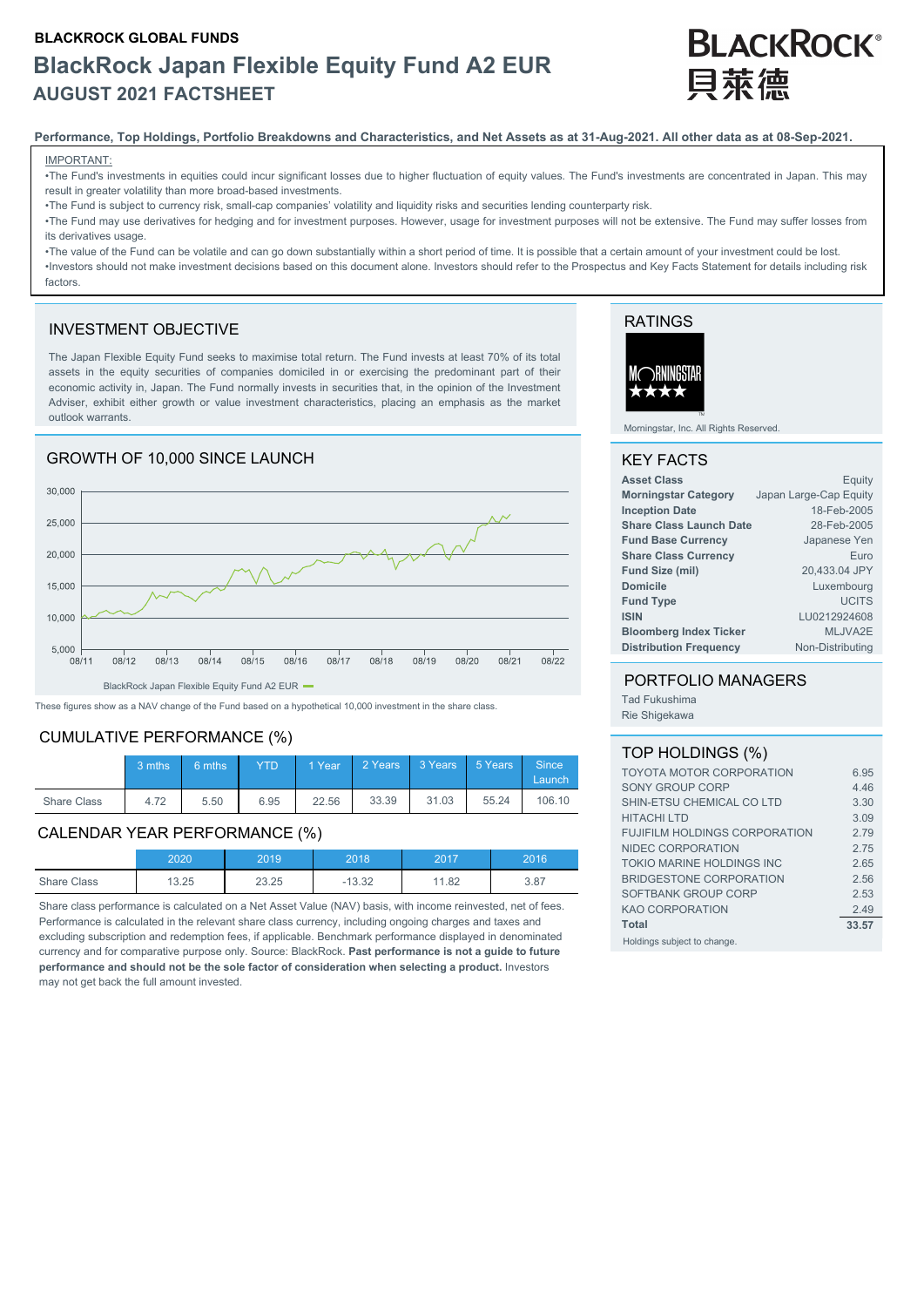### SECTOR BREAKDOWN (%)



Negative weightings may result from specific circumstances (including timing differences between trade and settlement dates of securities purchased by the funds) and/or the use of certain financial instruments, including derivatives, which may be used to gain or reduce market exposure and/or risk management. Allocations are subject to change. Due to rounding, the total may not be equal to 100  $\frac{0}{0}$ .

#### PORTFOLIO CHARACTERISTICS

For Fee details, please refer to the Fund Prospectus.

| <b>Weighted Average Market Capitalisation (millions)</b><br><b>Price to Earnings Ratio</b><br><b>Price to Book Ratio</b> | 5,732,224.24<br>Japanese Yen<br>14.53x<br>1.45x |
|--------------------------------------------------------------------------------------------------------------------------|-------------------------------------------------|
|                                                                                                                          |                                                 |
| <b>FEES AND CHARGES</b>                                                                                                  |                                                 |
| <b>Max Initial Charge</b><br>Management Fee (incl. Distribution Fee, if any)                                             | 5.00%<br>1.50%                                  |

**Performance Fee** 0.00%

#### MARKET CAPITALISATION (%)





 $\leftrightarrow$  +852 3903 2688  $\rightarrow$  clientservice.asiapac@blackrock.com  $\oplus$  www.blackrock.com/hk

Prior to 1 July 2019 the Fund was managed by Oisin Crawley. The Fund changed its investment policy and objective in 2017. Prior to this performance of the Fund was achieved under circumstances that no longer apply. Prior to 1 March 2017 the Fund was managed by Ryoichi Hayashi. Prior to 1 January 2015 the Fund was managed by Marc Desmidt. Prior to 8 January 2014 the Fund was managed by Rob Weatherston. In 2014 the Japan Fund was merged into the Japan Value Fund and the surviving fund was re-named as the Japan Flexible Equity Fund and its investment policy was changed. Prior to this performance of the Fund was achieved under circumstances that no longer apply.

Sources: BlackRock and Morningstar. Performance is shown as of the month end in share class currency on a NAV to NAV price basis with income reinvested, net of fees. The above Fund data is for information only and does not constitute an offer or invitation to anyone to invest in any BlackRock Global Funds (BGF) and has not been prepared in connection with any such offer. The Funds mentioned in this document are Funds of BlackRock Global Funds. BGF is an open-ended investment company established in Luxembourg which is available for sale in certain jurisdictions only. BGF is not available for sale in the U.S. or to U.S. persons. Product information concerning BGF should not be published in the U.S. Investment involves risk. Past performance is not necessarily a quide to future performance or returns. The value of investments and the income from them can fluctuate and is not guaranteed. Rates of exchange may cause the value of investments to go up or down. Investors may not get back the amount they invest. Individual stock price/figure does not represent the return of the Fund. The investment returns are denominated in share class dealing currency, which may be a foreign currency. If so, US/HK dollar -based investors are therefore exposed to fluctuations in the US/HK dollar/foreign currency exchange rate. For Hong Kong investors, please refer to the BGF Prospectus for details, including risk factors. Issued by BlackRock Asset Management North Asia Limited. This material and the BlackRock website (www.blackrock.com/hk) have not been reviewed by the Securities and Futures Commission of Hong Kong. BlackRock is a registered trademark of BlackRock, Inc. @ 2021 BlackRock, Inc. All Rights Reserved. All other trademarks are those of their respective owners.